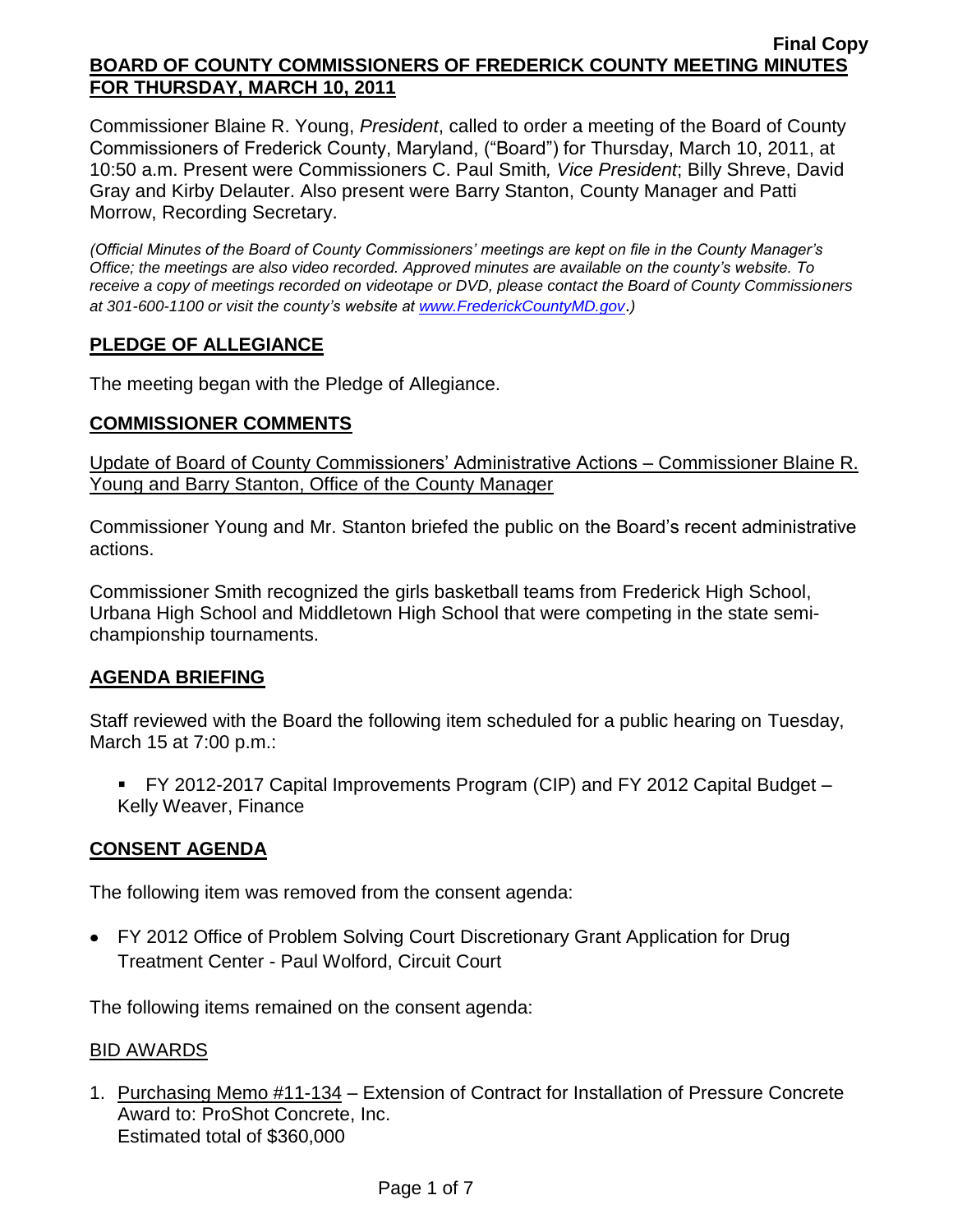2. Purchasing Memo #11-135 – Medical Supplies (Piggyback Contract) Award to: BoundTree Medical and Quadmed, Inc. Award amount: \$150,000

# CHANGE ORDER

• Ballenger-McKinney Enhanced Nutrient Removal Wastewater Treatment Plant Expansion, Bridge and Utilities, Contract No. 200A2-S, Change Order No. 15 – Rod Winebrenner, Utilities and Solid Waste Management Division

# GRANT

Application for Chesapeake Conservation Corps Volunteer (Year 2) – Hilari Varnadore, Community Development Division

Commissioner Shreve moved to approve the consent agenda as amended. Commissioner Smith seconded the motion that passed 5-0.

# **ADMINISTRATIVE BUSINESS**

# **Approval of Board of County Commissioners' Meeting Minutes**

The following minutes were approved by unanimous consent:

- ◆ Tuesday, February 17, 2011
- ◆ Tuesday, February 17, 2011, Closed Session

Commissioner Gray remarked he would like the minutes to be more detailed.

A discussion ensued on the content of the minutes.

Commissioner Shreve moved to record only the votes in the open minutes. The motion did not receive a second.

Mr. John Mathias and Mr. Michael Chomel, Office of the County Attorney, commented on the minutes requirement of the Maryland Open Meeting Act.

Commissioner Shreve moved to not record minutes for open session meetings. The motion did not receive a second.

Commissioner Shreve moved to include in the minutes only the legal minimum required by the Maryland Open Meetings Act. Commissioner Delauter seconded the motion that failed 2-3 with Commissioners Young, Smith and Gray opposed.

### **Bid Award – Purchasing Memo 11-131, Sirsi Maintenance Agreement for Integrated Library Software - Hal Good, Finance Division**

Mr. Good presented the purchasing request for library software.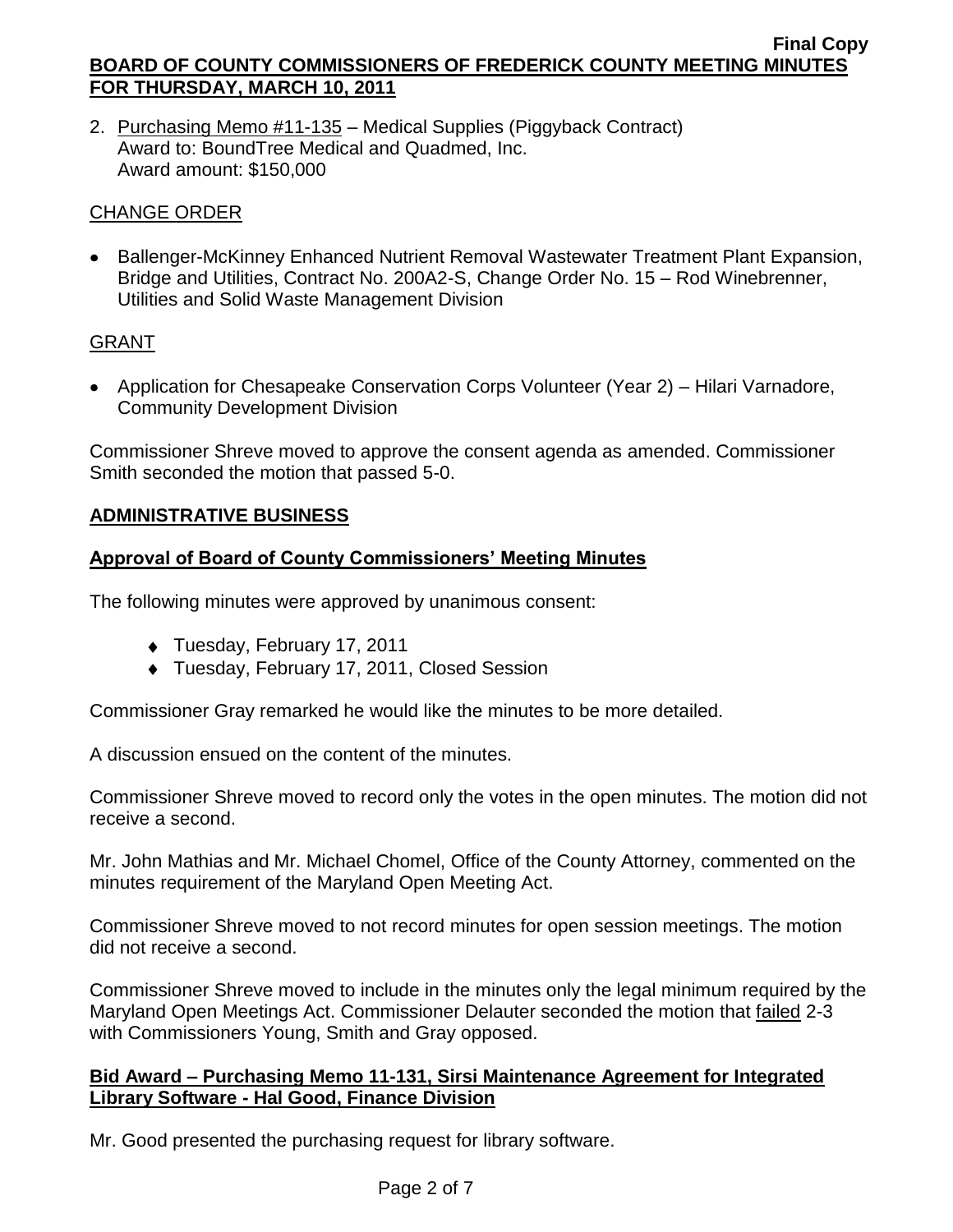Commissioner Smith moved to approve Purchasing Memo 11-131 as presented. Commissioner Gray seconded the motion that passed 5-0.

Staff was requested to provide a review of library services in the near future.

# **Bid Award - Purchasing Memo 11-133 – Purchase of Decontamination Shelter Systems (Sole Source) – Hal Good, Finance Division**

Mr. Good presented the purchasing request. Mr. Steve Leatherman, Fire and Rescue Services Division, commented on the decontamination shelter systems.

Commissioner Smith moved to approve Purchasing Memo 11-133 as presented. Commissioner Gray seconded the motion that passed 5-0.

# **Junk and Scrap Metal Processor Records Management – Michael Chomel, Office of the County Attorney; Sheriff Chuck Jenkins and Captain Tim Clarke, Sheriff's Office**

Mr. Chomel and Captain Clarke presented the draft resolution to the Board.

Commissioner Smith moved to approve and adopt a resolution to designate the Frederick County Sheriff's Office as the law enforcement agency in Frederick County responsible for junk and scrap metal processor records management. Commissioner Delauter seconded the motion that passed 5-0.

(A copy of the approved/adopted ordinance can be obtained in the County Manager's Office or from the county's website, [www.FrederickCountyMD.gov.](http://www.frederickcountymd.gov/))

(Commissioner Delauter left the room at 11:25 a.m.)

# **Miss Utility Fees – Kevin Demosky, Utilities and Solid Waste Management Division**

Mr. Demosky presented three (3) options for consideration with the Miss Utility fees.

Public comment was heard from:

• Mr. Paul Kerr, Mar-Lu View Nursery, Jefferson

Mr. Demosky was given direction on dealing with the outstanding invoices.

The Miss Utility fees issue would come back to a future worksession meeting for discussion and to allow public comment.

(Commissioner Delauter returned to the meeting at 11:48 a.m.)

# **FY 2012 Office of Problem Solving Court Discretionary Grant Application for Drug Treatment Center - Paul Wolford, Circuit Court**

Mr. Wolford presented the request for approval of the grant application and county funding match of \$14,730.00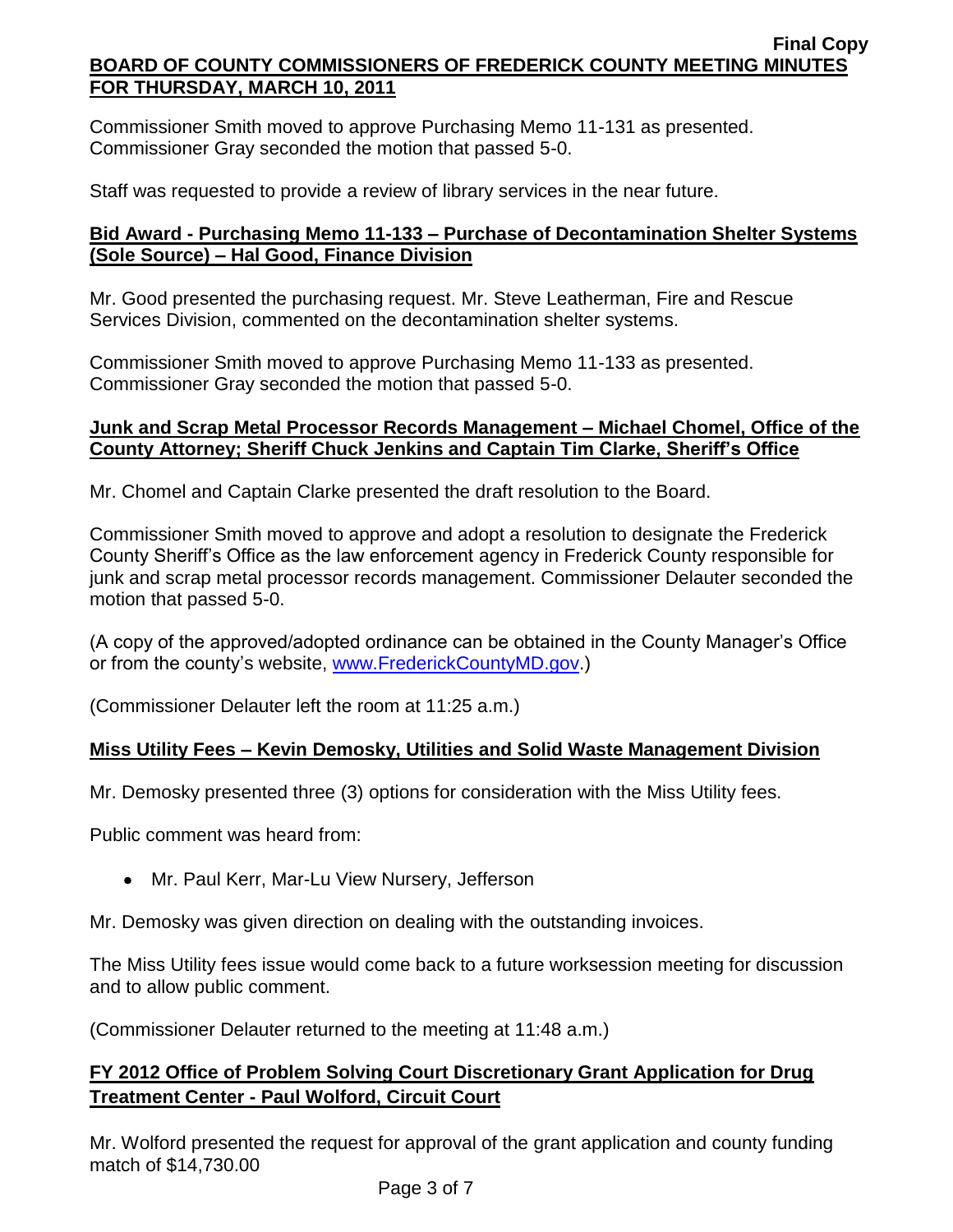Mr. Mike Gastley, Finance Division, commented on the county funding match.

Commissioner Smith moved to approve the grant application as presented. Commissioner Gray seconded the motion that failed 2-3 with Commissioners Young, Shreve and Delauter opposed.

Commissioner Young moved to approve the grant minus the FY 2012 county match of \$14,730. Commissioner Shreve seconded the motion that passed 4-1 with Commissioner Gray opposed.

## **Legislative Issues – John Mathias, Office of the County Attorney and Ragen Cherney, Office of the County Manager**

Mr. Mathias and Mr. Cherney briefed the Board on the issues before the Frederick County delegation members.

The Board requested letters of support be sent regarding the following:

- HB 679 School Bus Monitoring Cameras
- $\bullet$  HB 1121 Waste to Energy
- HB 351 Request for statue in the National Statuary Hall Collection (in support of the John Hanson statue).

# **WORKSESSION**

# **Technology Council of Frederick County – Proposed Revisions to the Council's Bylaws – Sherry Weakley, Interagency Information Technologies Division**

Ms. Weakley presented the revisions to the bylaws.

(Commissioner Gray left the meeting at 12:20 p.m.)

There was no public comment.

Commissioner Smith moved to approve the proposed revisions to the Technology Council's bylaws as presented. Commissioner Delauter seconded the motion that passed 4-0 with Commissioner Gray absent.

### **COMMISSIONER COMMENTS**

Commissioner Young noted that English is the official language of Frederick County by Resolution No. 08-13.

Commissioner Young reviewed next week's meeting schedule.

### **PUBLIC COMMENTS**

None.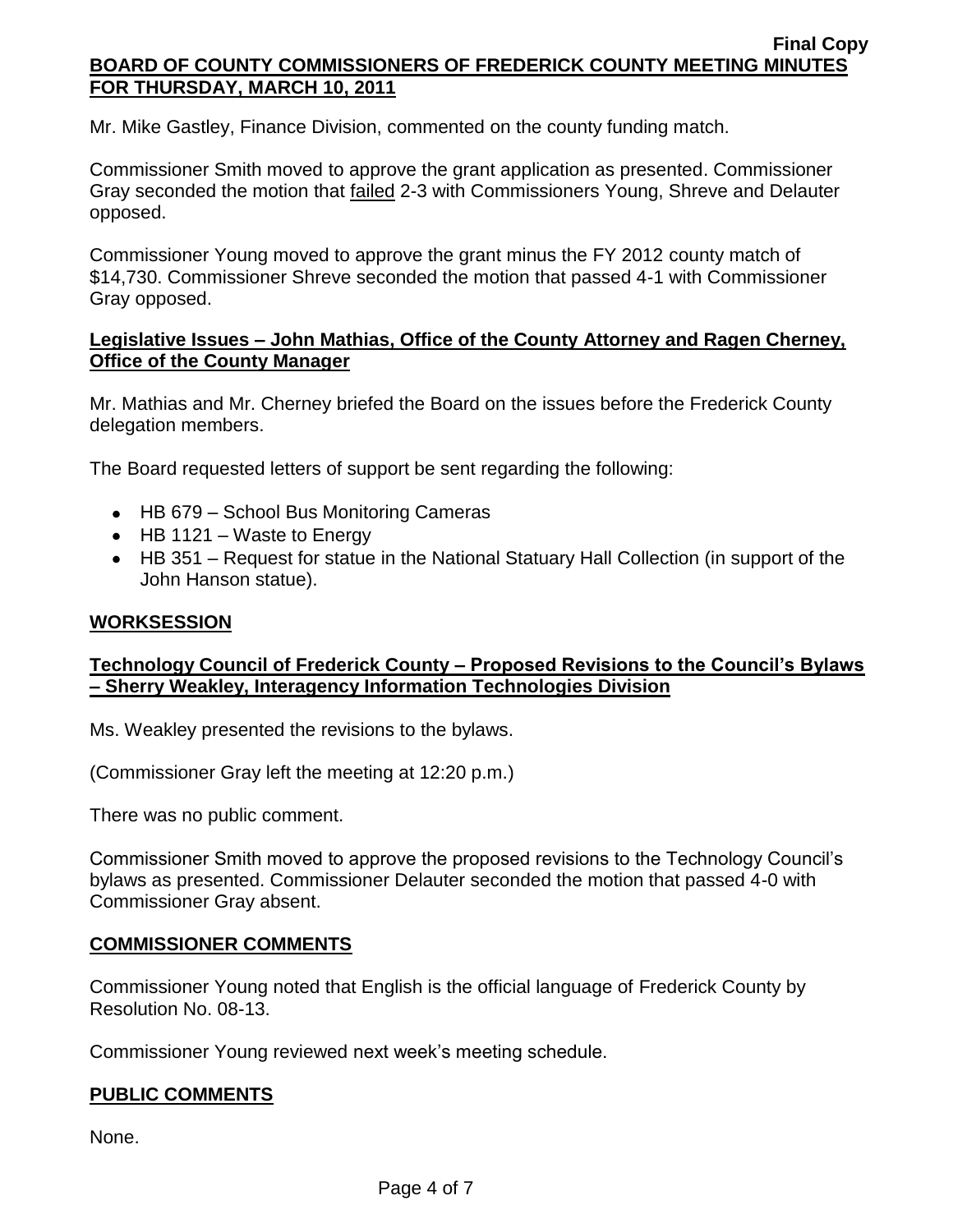## **QUESTIONS – PRESS**

None.

## **CLOSED SESSION**

Commissioner Delauter moved to go into closed session in accordance with Maryland Annotated Code State Government Article § 10-508(a) (7) To consult with counsel to obtain legal advice on a legal matter; and (8) To consult with staff, consultants, or other individuals about pending or potential litigation. Commissioner Smith seconded the motion that passed 4-0 with Commissioner Gray absent.

# **ADJOURN**

The meeting adjourned at 12:30 p.m.

Patricia A. Morrow Recording Secretary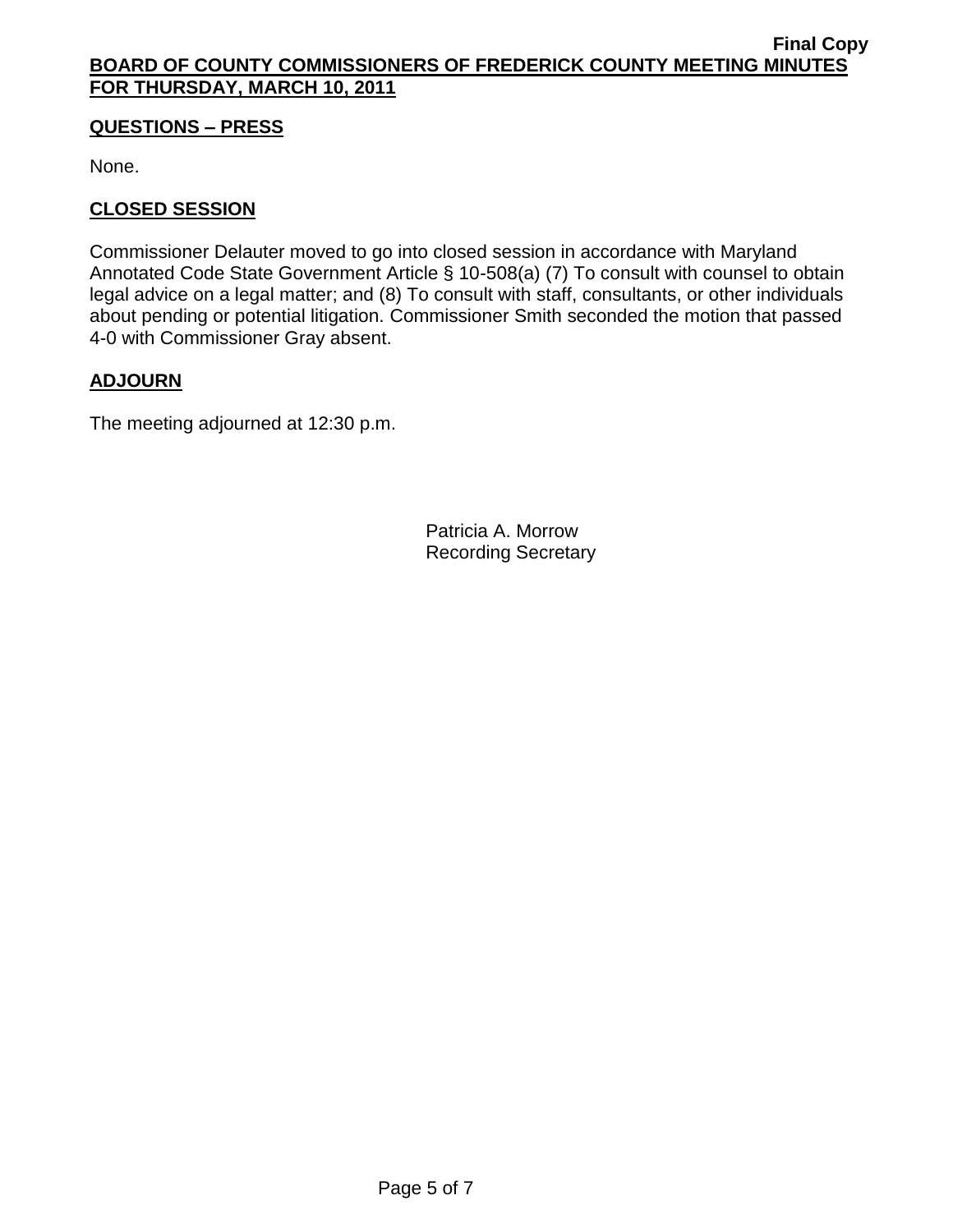# **FORM OF STATEMENT FOR CLOSING THE MEETING OF THURSDAY, MARCH 10, 2011**

# **STATUTORY AUTHORITY TO CLOSE SESSION**

## **State Government Article §10-508(a):**

(7) To consult with counsel to obtain legal advice on a legal matter; and (8) To consult with staff, consultants, or other individuals about pending or potential litigation.

# **Motion:**

Commissioner Delauter moved to go into closed session in accordance with Maryland Annotated Code State Government Article §10-508(a) (7) To consult with counsel to obtain legal advice on a legal matter; and (8) To consult with staff, consultants, or other individuals about pending or potential litigation. Commissioner Smith seconded the motion that passed 4- 0 with Commissioner Gray absent.

### **Time and Location:**

12:40 p.m. – Third Floor Meeting Room, Winchester Hall

# **Topic to be Discussed:**

To discuss with the county's attorneys the status and potential settlement of a pending lawsuit.

> Patricia Morrow Recording Secretary